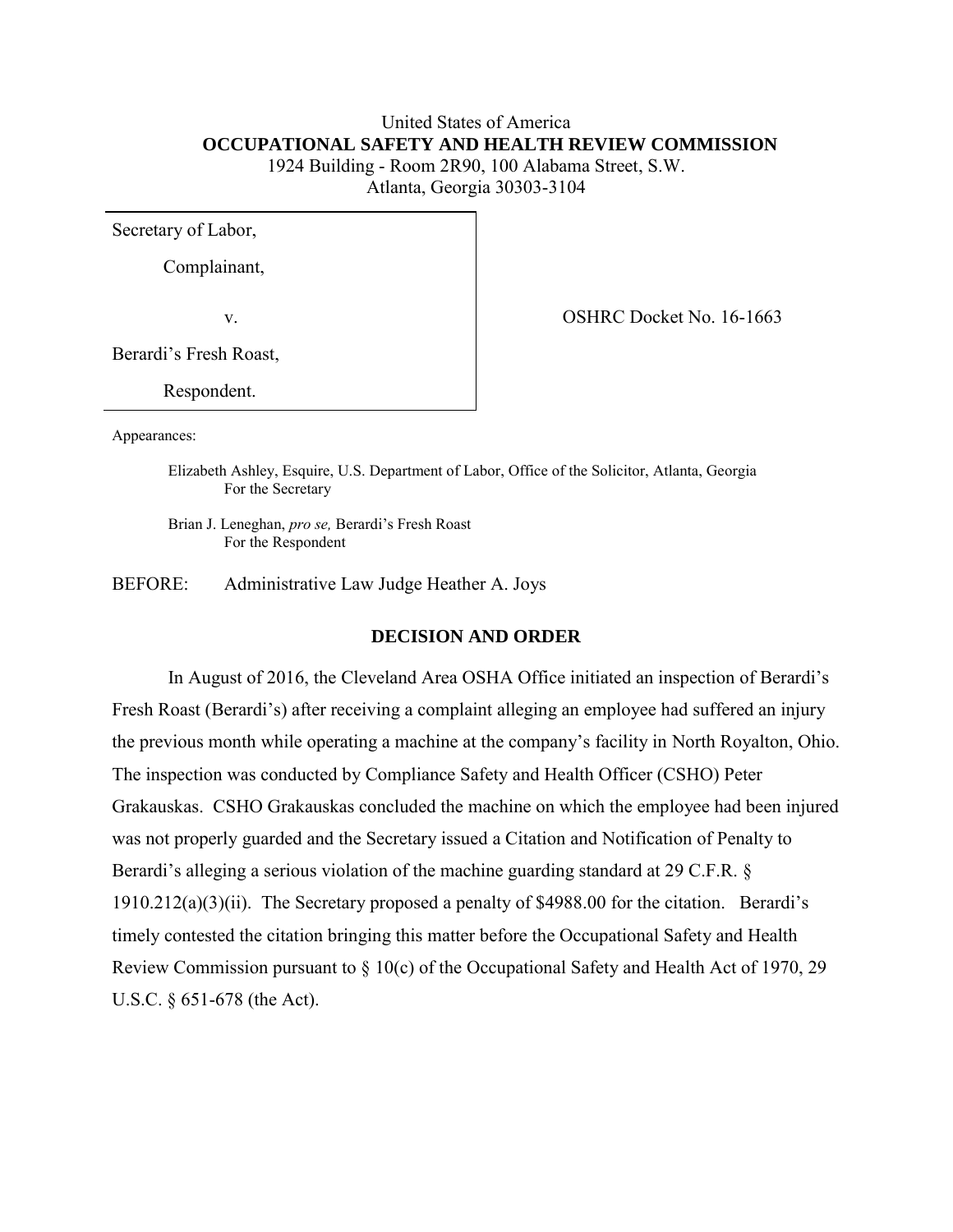I held a hearing in this matter on February 14, 2017, in Cleveland, Ohio. I gave the parties the opportunity to file supplementary post-hearing written statements. Neither party chose to do so, resting on the testimony and arguments made at the hearing.

For the reasons discussed below, the citation is affirmed and a penalty \$4988 is assessed.

## **JURISDICTION**

At the hearing, the parties stipulated jurisdiction of this action is conferred upon the Commission pursuant to  $\S$  10(c) of the Act (Tr. 8). The parties also stipulated that at all times relevant to this action, Berardi's was an employer engaged in a business affecting interstate commerce within the meaning of  $\S 3(5)$  of the Act, (Tr. 8-9). Based on the parties' stipulations and the facts presented, I find Berardi's is an employer covered under the Act and the Commission has jurisdiction over this proceeding.

### **BACKGROUND**

 Berardi's is a small, family-owned business located in North Royalton, Ohio. It is operated by brothers Sean and Brain Leneghan.<sup>1</sup> The company roasts and packages coffee for end users. It employs between 10 and 16 individuals (Tr. 102).

Among the equipment at Berardi's facility is a Hayssen Supera bagging machine<sup>2</sup> (the Hayssen) (Tr. 16). This machine is used to fill and seal individual foil bags of coffee called "fractional packs." (Tr. 16, 83). The operator of the machine feeds a "foil" through the machine. A foil is a long tube of the bagging material. The operator sets the size of bag to be filled and starts the machine (Tr. 120). The machine fills the foil with a set amount of product. The jaws of the "end seal assembly"<sup>3</sup> close, crimping and heat sealing the foil, creating a bag of product (Tr. 20). A knife separates the bag from the foil (Tr. 20). The bags drop from the end seal assembly into a bin located on the floor directly below the end seal assembly (Tr. 16-17, 25; Exh. C-5). The machine has a counter that records the number of bags completed. The operator knows to stop the machine when it reaches the number of bags for the order being filled. The

<sup>1&</sup>lt;br><sup>1</sup> Brain Leneghan represented Berardi's at the hearing and presented testimony. Sean Leneghan did not appear.

 $2$  A diagram of the machine is contained in Exhibit C-3. Photographs of the machine from various angles are contained in Exhibits C-1; C-2; and C-4.

 $3$  The term "end seal assembly" is taken from the machine diagram at Exhibit C-3.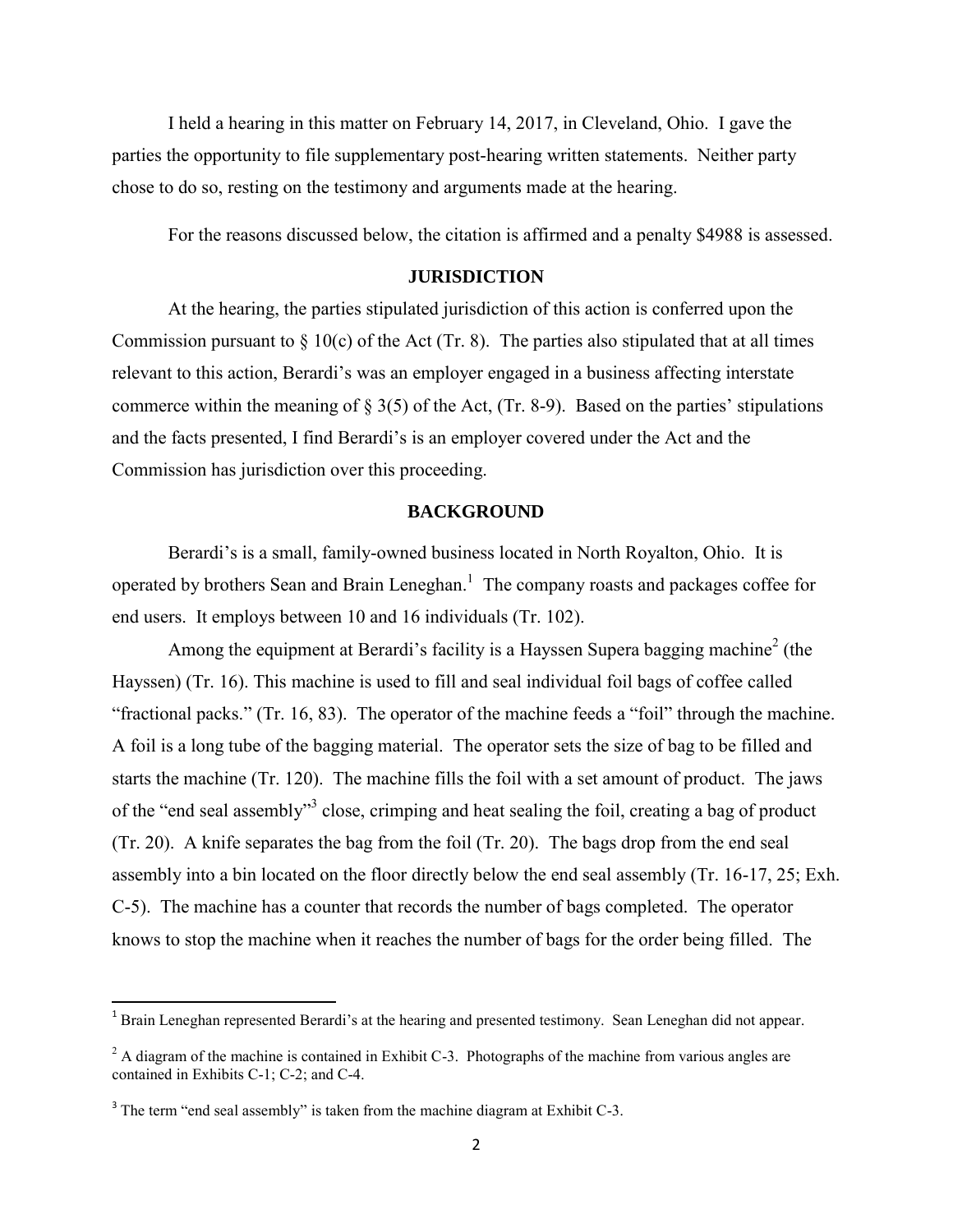Hayssen will run continuously until stopped by the operator (Tr. 120-21). Berardi's runs the Hayssen on average two days per week (Tr. 156).

 At the time of the accident, the primary operator of the Hayssen was the injured employee. He has been with the company since 2011 and worked with the Hayssen since that time. Tim Allington also operated the Hayssen. Allington has been with the company over 20 years and was present when the Hayssen was installed (Tr. 81). Allington trained the injured employee to operate the machine (Tr. 126). This training took approximately one week and consisted of a hands-on demonstration and observation (Tr. 126). The training did not include a review of the operator's manual, although the injured employee was aware of the availability and location of it (Tr. 127).

 It is undisputed that, on occasion, the bags stick to the jaws of the end seal assembly and do not drop into the bin, causing the foil above to start bunching up (Tr. 86, 128-30). The frequency with which this occurs varies greatly, but can happen multiple times per day (Tr. 82, 129). While the Hayssen is running, the operator stands in front of the machine (Tr. 23). The operator is separated from the operating mechanism by two transparent doors (Tr. 24; Exh. C-1). The doors are interlocked such that when open, the Hayssen stops (Tr. 24). Both Allington and the injured employee stated the proper procedure when a bag sticks is to open the interlocked doors, stopping the machine from running, take out the stuck bag, brush off the jaws, and restart the machine (Tr. 97-99, 128, 131-32). Both also testified they do not always follow this procedure. Rather, when a bag gets stuck, they will reach under the door through a gap between the bottom of the doors and the top of the  $\sin^4$  and grab the bag (Tr. 97, 131). Because the interlocked doors are not opened, the Hayssen continues to run. Doing so alleviates the need to restart the machine (Tr. 32). Allington testified although he generally follows the proper procedure, he has been circumventing the interlocked doors for many years and continued to do so after the accident (Tr. 98-99; see also Tr. 31-33).

 According to the injured employee, he was circumventing the interlocked doors when he was injured. He testified several bags had stuck to the jaws on the day of the accident. On each of these occasions, he reached under the interlocked doors to grab the stuck bag. The "second or

 $\overline{\phantom{a}}$ 

 $4$  The doors do not extend all the way to the floor. There is a 19  $\frac{3}{4}$  inch space between the bottom of the doors and the floor through which the bin can be slid (Tr. 27; Exh. C-5). There is also a 6  $\frac{3}{4}$  inch gap between the top of the bin and the bottom of the door (Tr. 27). The distance from the bottom of the door to the end seal assembly is approximately 7 inches (Tr. 29).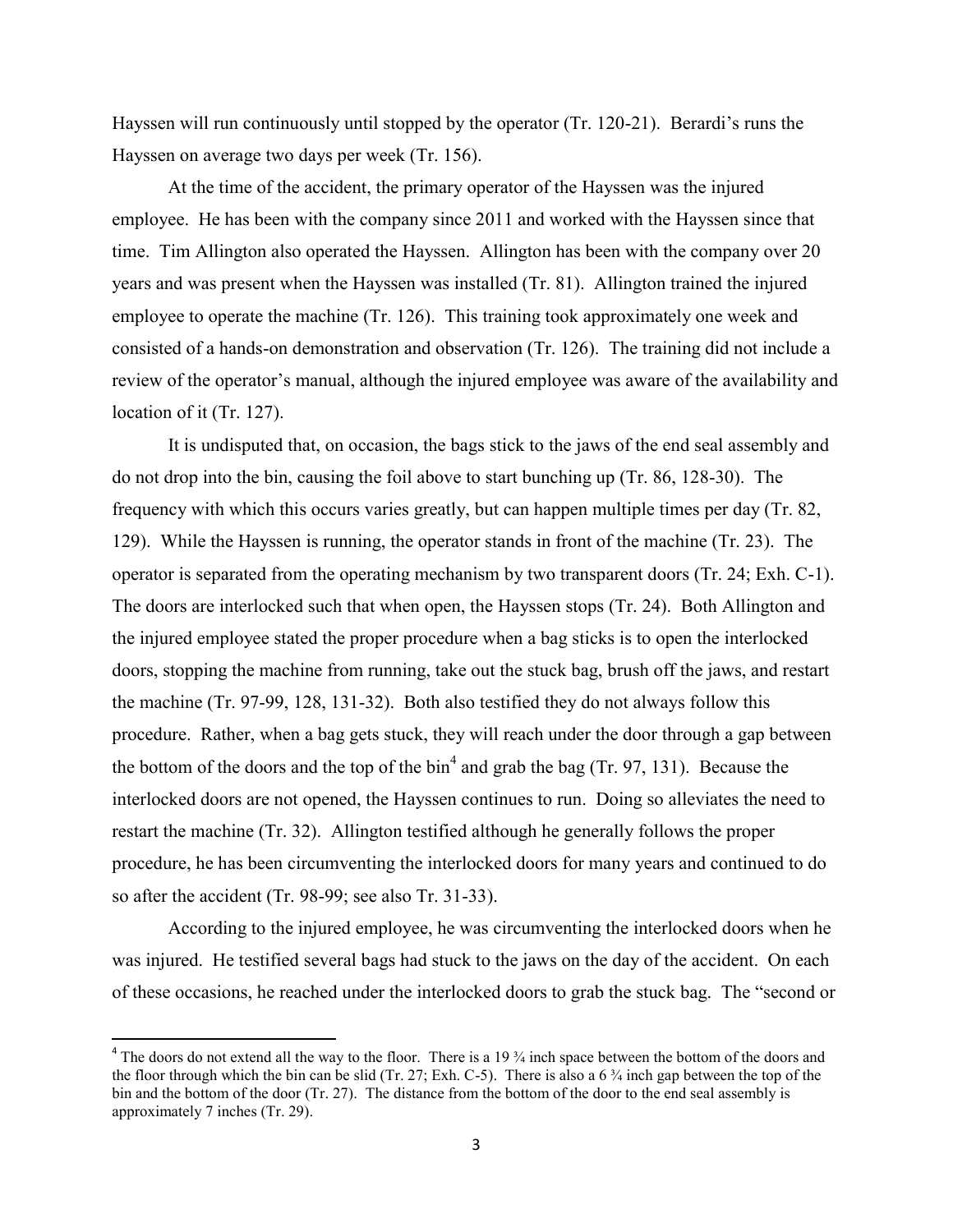third" time doing so, he "reached up too high and got caught." (Tr. 132). He suffered an avulsion of the fingertip and lost his fingernail (Tr. 132). He received emergency room treatment and returned to the facility that same day. Berardi's management told him to take several days off to heal. He returned to work the following Monday (Tr. 133).

 Approximately one month after the accident, the Cleveland Area OSHA Office received a complaint alleging an employee had suffered an amputation injury. CSHO Grakauskas was assigned to conduct the inspection. His investigation involved a walk around inspection of the facility and short observation of the Hayssen in operation (Tr. 15-16). He took photographs and measurements of the Hayssen. He also interviewed employees, including Allington.

 Based upon his observations, CSHO Grakauskas recommended Berardi's be issued a citation for violation of the standard at  $\S$  1910.212(a)(3)(ii) for failure to guard the end seal assembly, including the crimping jaw and knife, of the Hayssen. CSHO Grakauskas concluded because employees were able to and routinely did reach under the interlocked doors to grab bags stuck to the end seal assembly, they were exposed to potential lacerations or crushing injuries, including amputation. He concluded Berardi's should have been aware of this activity, given the frequency with which employees did it. Berardi's timely contested the citation, bringing this matter before the Commission.

#### **THE CITATION**

The Secretary alleges Berardi's violated the standard at  $\S$  1910.212(a)(3)(ii). That standard requires:

The point of operation of machines whose operation exposes an employee to injury, shall be guarded. The guarding device shall be in conformity with any appropriate standards therefor, or, in the absence of applicable specific standards, shall be so designed and constructed as to prevent the operator from having any part of his body in the danger zone during the operating cycle.

The citation alleges:

On or about August 16, 2016, the employer failed to ensure that effective machine guarding was in place on the Hayssen Supera bagging equipment (model number 12-16r coffeepac). The interlocked door on the bagging portion of the equipment did not fully extend to the floor to prevent employees from reaching under it. Employees routinely place their arms on the underside of the machine to remove material and product. This act exposes them to the point of operation where the sealing of the bag takes place.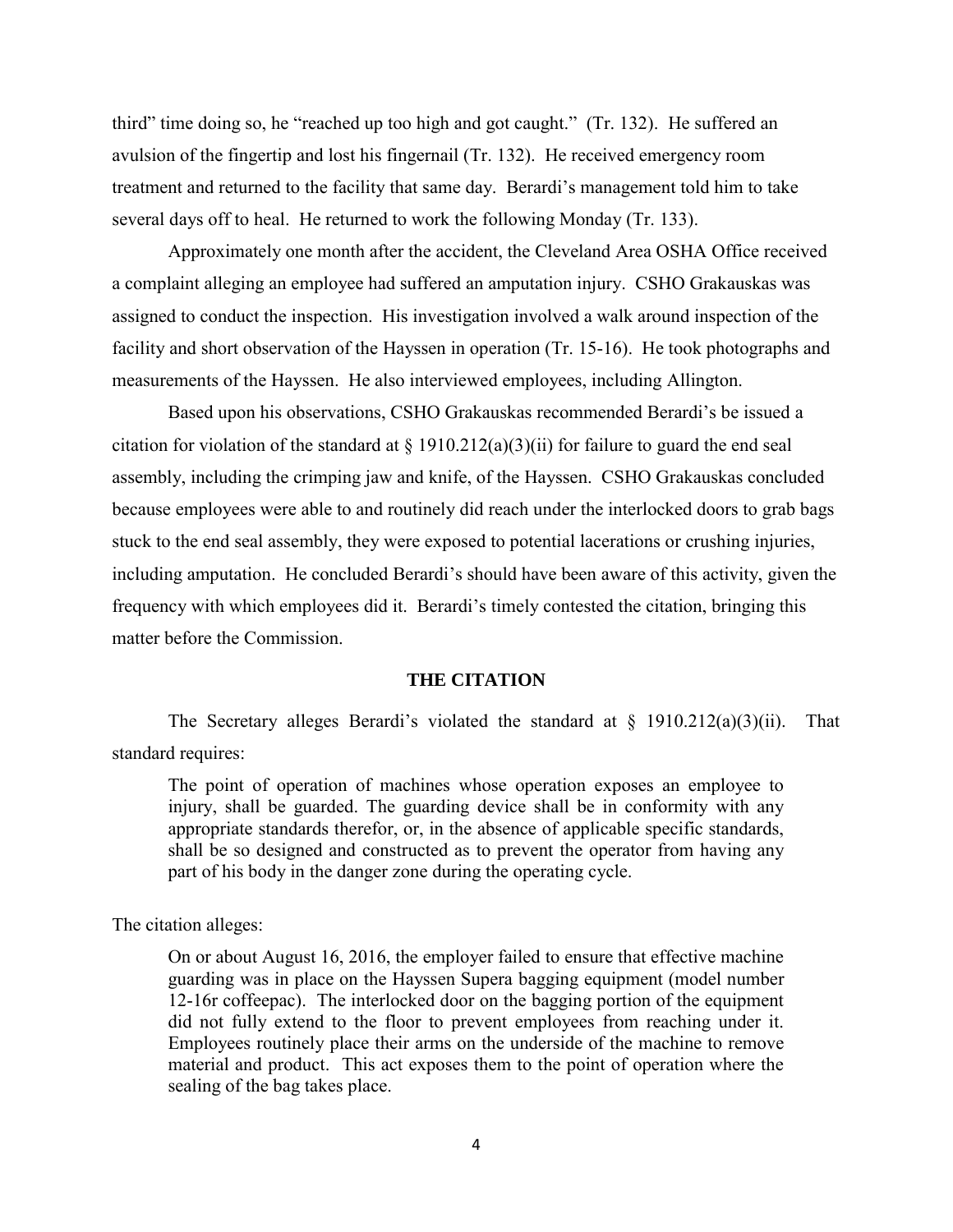The Secretary alleges employees were exposed to laceration, crushing, and amputation injuries at the end seal assembly when removing stuck bags.

#### **DISCUSSION**

 The Secretary has the burden of establishing the employer violated the cited standard. To prove a violation of an OSHA standard, the Secretary must show by a preponderance of the evidence that (1) the cited standard applies; (2) the employer failed to comply with the terms of the cited standard; (3) employees had access to the violative condition; and (4) the cited employer either knew or could have known with the exercise of reasonable diligence of the violative condition. *JPC Group, Inc.*, 22 BNA OSHC 1859, 1861 (No. 05-1907, 2009).

## *Applicability of the Standard*

 Section 1910.212(a)(3)(ii) is found in *Subpart O—Machinery and Machine Guarding.*  Section 1910.212 is captioned "General requirements for all machines." This standard applies to all machines not covered by a more specific standard.<sup>5</sup>

The guarding requirements of  $\S$  1910.212(a)(3)(ii) apply when operation of the machine exposes an employee to injury at the point of operation. The point of operation is defined in §  $1910.212(a)(3)(i)$  as the "area on a machine where work is actually performed upon the material being processed." The work performed by the Hayssen is the filling and creating of fractional packs or bags of coffee. Bags are created at the end seal assembly. The end seal assembly is the point of operation as that term is used in the sited standard.

 The issue for resolution is whether employees were exposed to injury at the end seal assembly during operation of the Hayssen. In *Rockwell Inter'l Corp.,* 9 BNA OSHC 1092, 1097 (No. 12470, 1980), the Commission addressed employee exposure to hazards associated with machine operation under  $\S 1910.212(a)(3)(ii)$ . The Commission held,

The mere fact that it was not impossible for an employee to insert his hands under the ram of a machine does not itself prove that the point of operation exposes him to injury. Whether the point of operation exposes an employee to injury must be determined based on the manner in which the machine functions and how it is operated by the employees.

<sup>&</sup>lt;sup>5</sup> Nothing in the record suggests a more specific standard is applicable to the Hayssen and I can find none.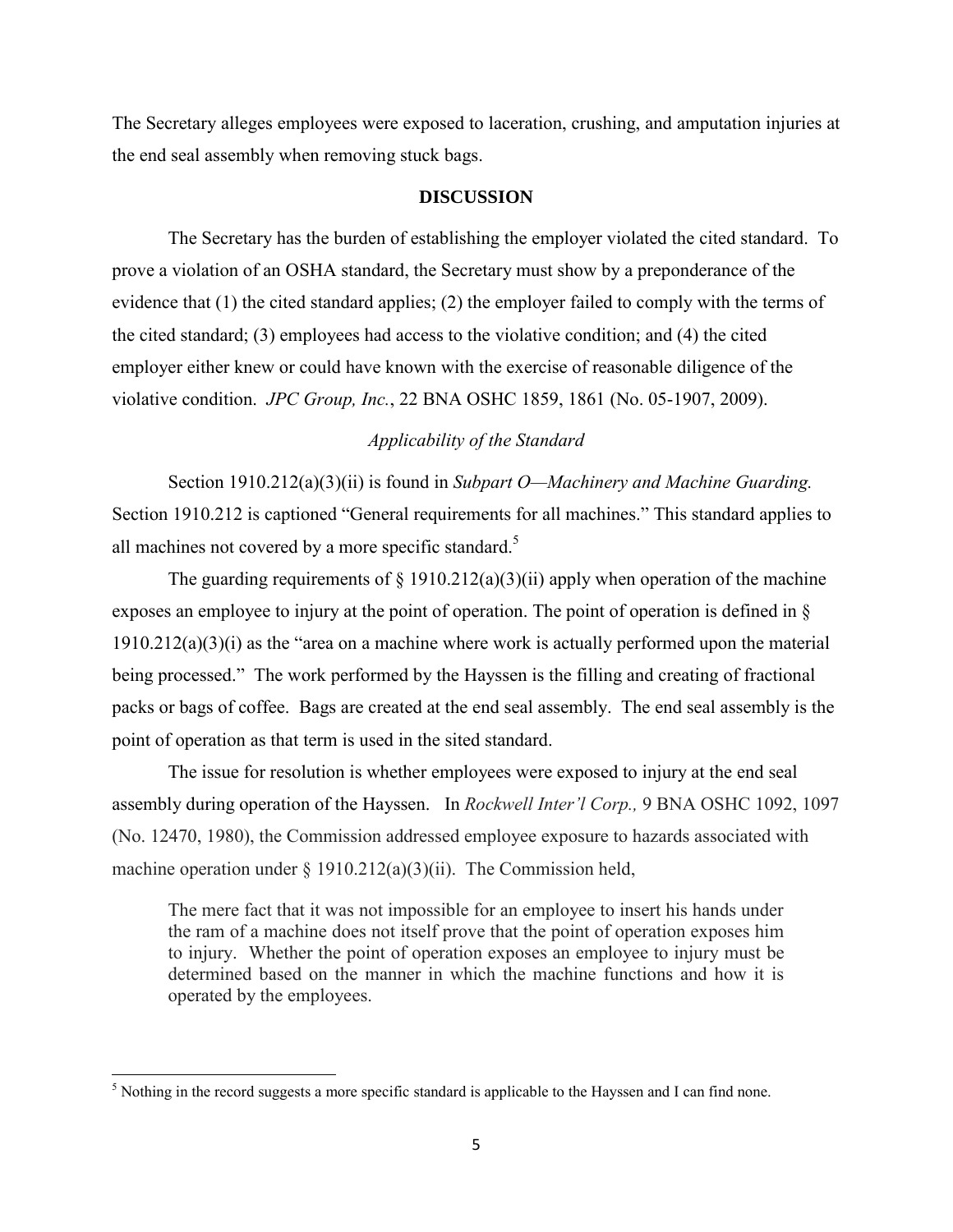*Id*. at 1097-98. In its subsequent decision in *Fabricated Metal Products, Inc*., 18 BNA OSHC 1072, 1074 (No. 93-1853, 1997), the Commission further clarified,

[I]n order for the Secretary to establish employee exposure to a hazard [he] must show that it is reasonably predictable either by operational necessity or otherwise (including inadvertence), that employees have been, are, or will be in the zone of danger. We emphasize that, as we stated in *Rockwell*, the inquiry is simply not whether exposure is theoretically possible. Rather, the question is whether employee entry into the danger zone is reasonably predictable.

In both cases, the Commission vacated the citation on the grounds the likelihood of contact was too remote to establish employee exposure. Such is not the case here.

 In the instant case, the undisputed evidence established bags routinely stick to the end seal assembly. Employees use one of two methods to remove the stuck bag – they either open the interlocked doors or reach under the doors and place their hands within inches of the point of operation while the machine continues to run. The fact both operators of the Hayssen admitted to doing so on more than one occasion, over a period of years, establishes entry into the zone of danger was reasonably predictable. The jaws of the end seal assembly heat to approximately 200 degrees and clamp shut to seal the bags; a knife sharp enough to cut skin cuts the bag at the point of operation (Tr. 20; Exh. R-7). The Secretary established Berardi's employees were exposed to injury at the point of operation of the Hayssen during the machine's operation. The sited standard applies.

## *Violation of the Terms of the Standard*

 It is undisputed there is no guard covering the end seal assembly. Once an employee reaches under the interlocked doors, nothing prevents contact with the end seal assembly, including the knife. It is also undisputed an employee can circumvent the interlocked doors by simply reaching under them. Because they can be circumvented, the interlocked doors are inadequate guarding under the standard. The terms of the standard were violated.

## *Employee Exposure*

 As previously addressed, nothing prevents an employee from placing his hand at the point of operation during machine operation. Employees have done so for many years preceding the issuance of the citation and continued to do so even after an employee was injured (Tr. 31, 33). Employee exposure to the hazard is established.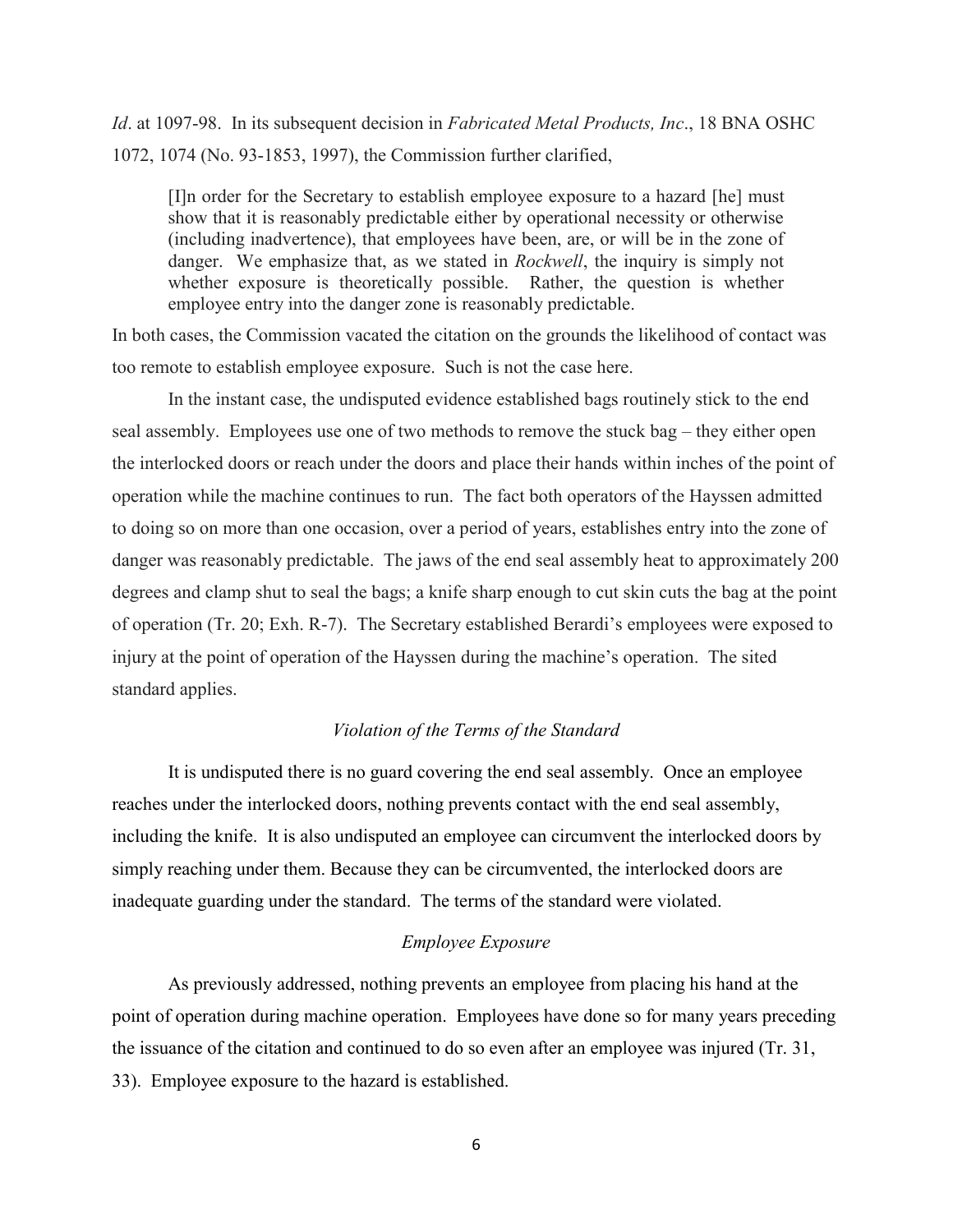### *Employer Knowledge*

The Secretary has the burden to establish Berardi's was aware of the violative condition. The evidence does not establish Berardi's had actual knowledge of the hazard.<sup>6</sup> Therefore, the Secretary must establish Berardi's had constructive knowledge of the hazard. To do so, the Secretary must show Berardi's could have known of the hazardous condition with the exercise of reasonable diligence. *Dun Par Engineered Form Co*., 12 BNA OSHC 1962, 1965-66 (No. 82- 928, 1986). "Reasonable diligence" includes the employer's "obligation to inspect the work area, to anticipate hazards to which employees may be exposed, and to take measures to prevent the occurrence." *Frank Swidzinski Co.*, 9 BNA OSHC 1230, 1233 (No. 76-4627, 1981). The Commission has held "[r]easonable steps to monitor compliance with safety requirements are part of an effective safety program." *Southwestern Bell Tel. Co.*, 19 BNA OSHC 1097, 1099 (No. 98-1748, 2000 (citations omitted), *aff'd without published opinion*, 277 F.3d 1374 (5th Cir. 2001). I find the evidence establishes Berardi's had constructive knowledge of the violative condition.

 Allington testified both Sean and Brian Leneghan are on the shop floor daily (Tr. 103, 136). Allington testified both observe him working "all year round." (Tr. 106). Both Allington and the injured employee were candid in their testimony that they had been circumventing the interlocked doors for many years. Allington's admission he continued to do so even after the accident, suggests employees were not concerned about the hazard to which they may have been exposed. Both testified bags would stick with some regularity and at times frequently. By reaching under the interlocked doors, the operator avoided having to reset the machine. A reasonable inference can be drawn from this evidence that, rather than an isolated or aberrational event, employees circumvented the interlocked doors often. Given that management was on the shop floor every day, Berardi's should have been aware of the hazardous condition.

 Berardi's responds that when the manufacturer installed the machine in 1992, it represented the guarding met "all their safety parameters, that it meets all their safety features." (Tr. 154; see also Exh. R-5; R-6). Berardi's made no alterations to the Hayssen since its installation. Berardi's argues it did all that was reasonable under the circumstances. I disagree.

 $\overline{\phantom{a}}$ 

<sup>&</sup>lt;sup>6</sup> The evidence presented was insufficient to show Allington was a supervisor such that his knowledge of the violative condition can be imputed to Berardi's. The company has no system of employee hierarchy (Tr. 102). Employees do not have formal job titles. Allington testified he has no supervisory authority over other employees and cannot hire, fire, or discipline them (Tr. 101-02).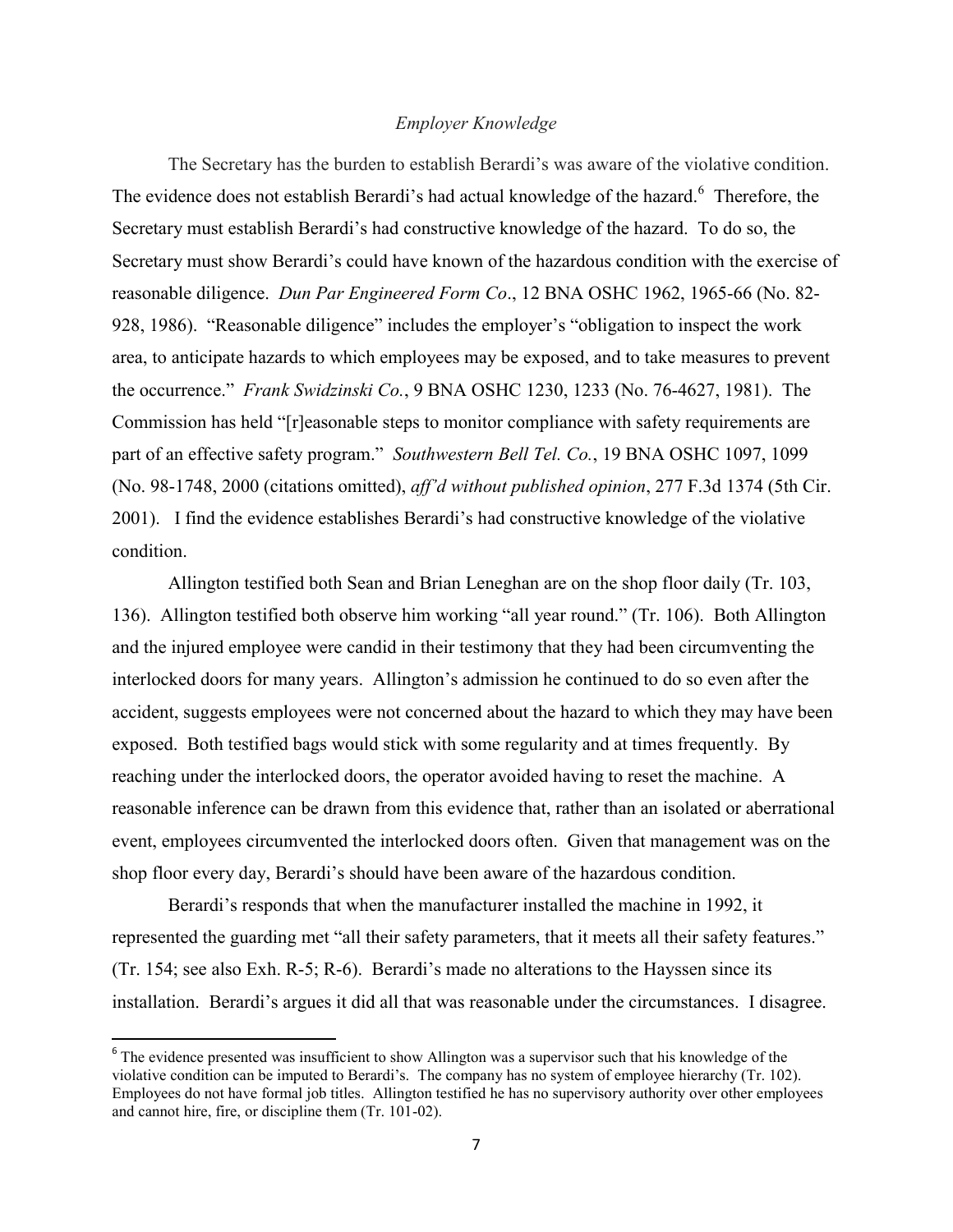Even if the manufacturer had represented to Berardi's the machine met certain safety standards, it remained Berardi's responsibility to ensure the safety of its own employees. The materials supplied by the manufacturer upon which Berardi's relies contain a caveat stating the manufacturer does not guarantee it meets all "federal, state or local code[s]." (Exh. R-6). Further, the operator's manual placed into evidence by Berardi's warns against the circumventing of guards and points out the hazards associated with the end seal assembly (Exh. R-7). It was incumbent upon Berardi's to ensure guards were adequate and could not be circumvented. It did not. Berardi's had no rule specifically preventing the circumventing of the interlocked doors that it communicated to employees. There is no evidence Berardi's made any effort to ensure employees were following proper procedures through inspections or performance reviews. Berardi's failed to exercise reasonable diligence. Had it done so, it would have been aware of the violative condition.

#### *Classification*

The Secretary alleged the violation was serious. A violation is serious when "there is a substantial probability that death or serious physical harm could result" from the hazardous condition at issue. [29 U.S.C. § 666\(k\).](https://a.next.westlaw.com/Link/Document/FullText?findType=L&pubNum=1000546&cite=29USCAS666&originatingDoc=I506d03ad178f11e2b60bb297d3d07bc5&refType=RB&originationContext=document&transitionType=DocumentItem&contextData=(sc.Search)#co_pp_340a00009b6f3) The Secretary need not show that there was a substantial probability that an accident would occur; only that if an accident did occur, death or serious physical harm would result. As the Third Circuit has explained:

It is well-settled that, pursuant to  $\S$  666(k), when the violation of a regulation makes the occurrence of an accident with a substantial probability of death or serious physical harm *possible*, the employer has committed a serious violation of the regulation. The "substantial probability" portion of the statute refers not to the probability that an accident will occur but to the probability that, an accident having occurred, death or serious injury could result, even in those cases in which an accident has not occurred or, in fact, is not likely to occur.

*[Secretary of Labor v. Trinity Industries](https://a.next.westlaw.com/Link/Document/FullText?findType=Y&serNum=2013096350&pubNum=506&originatingDoc=I506d03ad178f11e2b60bb297d3d07bc5&refType=RP&fi=co_pp_sp_506_401&originationContext=document&transitionType=DocumentItem&contextData=(sc.Search)#co_pp_sp_506_401)*, 504 F.3d 397, 401 (3d Cir. 2007) (internal quotation marks and citations omitted); See also, [Phelps Dodge Corp. v. OSHRC](https://a.next.westlaw.com/Link/Document/FullText?findType=Y&serNum=1984108374&pubNum=350&originatingDoc=I506d03ad178f11e2b60bb297d3d07bc5&refType=RP&fi=co_pp_sp_350_1240&originationContext=document&transitionType=DocumentItem&contextData=(sc.Search)#co_pp_sp_350_1240), 725 F.2d 1237, 1240 (9<sup>th</sup> [Cir. 1984\);](https://a.next.westlaw.com/Link/Document/FullText?findType=Y&serNum=1984108374&pubNum=350&originatingDoc=I506d03ad178f11e2b60bb297d3d07bc5&refType=RP&fi=co_pp_sp_350_1240&originationContext=document&transitionType=DocumentItem&contextData=(sc.Search)#co_pp_sp_350_1240) *Mosser Construction*[, 23 BNA OSHC 1044, 1046 \(No. 08-0631, 2010\);](https://a.next.westlaw.com/Link/Document/FullText?findType=Y&serNum=2021461301&pubNum=0003227&originatingDoc=I506d03ad178f11e2b60bb297d3d07bc5&refType=CA&fi=co_pp_sp_3227_1046&originationContext=document&transitionType=DocumentItem&contextData=(sc.Search)#co_pp_sp_3227_1046) *[Dec-Tam](https://a.next.westlaw.com/Link/Document/FullText?findType=Y&serNum=1993474368&pubNum=0003227&originatingDoc=I506d03ad178f11e2b60bb297d3d07bc5&refType=CA&fi=co_pp_sp_3227_2087&originationContext=document&transitionType=DocumentItem&contextData=(sc.Search)#co_pp_sp_3227_2087)  Corp.*[, 15 BNA OSHC 2072, 2087-2088 \(No. 88-0523, 1993\).](https://a.next.westlaw.com/Link/Document/FullText?findType=Y&serNum=1993474368&pubNum=0003227&originatingDoc=I506d03ad178f11e2b60bb297d3d07bc5&refType=CA&fi=co_pp_sp_3227_2087&originationContext=document&transitionType=DocumentItem&contextData=(sc.Search)#co_pp_sp_3227_2087) The likelihood of an accident goes to the gravity of the violation, which is a factor in determining an appropriate penalty. *[J.A. Jones](https://a.next.westlaw.com/Link/Document/FullText?findType=Y&serNum=1993474385&pubNum=0003227&originatingDoc=I506d03ad178f11e2b60bb297d3d07bc5&refType=CA&fi=co_pp_sp_3227_2214&originationContext=document&transitionType=DocumentItem&contextData=(sc.Search)#co_pp_sp_3227_2214)  Constr. Co.*[, 15 BNA OSHC 2201,](https://a.next.westlaw.com/Link/Document/FullText?findType=Y&serNum=1993474385&pubNum=0003227&originatingDoc=I506d03ad178f11e2b60bb297d3d07bc5&refType=CA&fi=co_pp_sp_3227_2214&originationContext=document&transitionType=DocumentItem&contextData=(sc.Search)#co_pp_sp_3227_2214) 2214 (No. 87-2059,1993).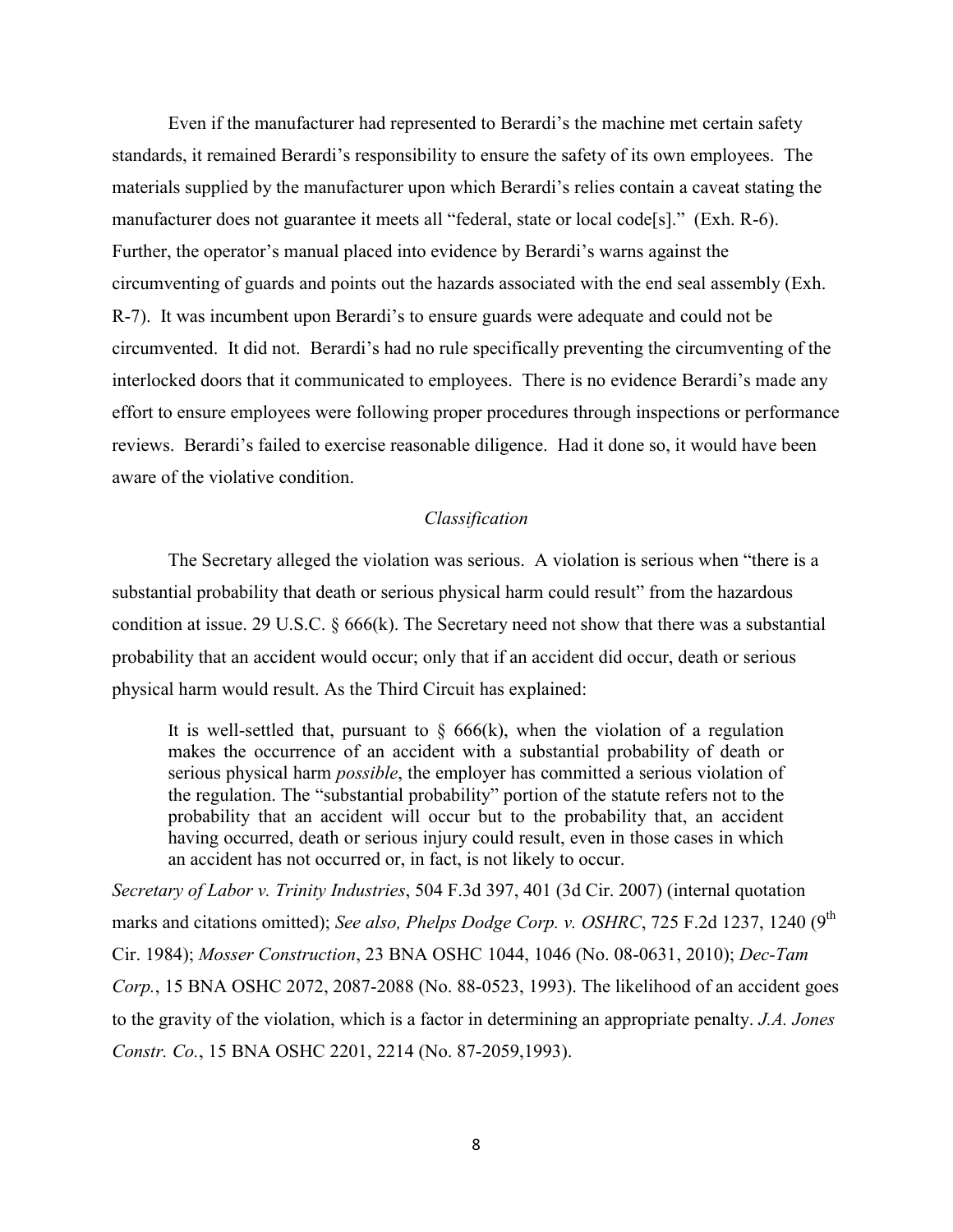It is undisputed an employee could, and did, sustain a serious injury from contact with the end seal assembly. Berardi's makes much of the fact the injury is referred to in parts of CSHO Grakauskas's report as an amputation, when the injured employee sustained an avulsion or loss of tissue. Whether the employee sustained a complete loss of his finger or simply the tip is not material to any issue before me. The undisputed evidence established an employee could sustain a severe laceration (Exh. R-7). The evidence also established the potential for an employee to receive a crushing injury from the jaws (Exh. R-7). The jaws heat up, exposing employees to a potential burn hazard. The violation was serious.

# *Unpreventable Employee Misconduct*

Berardi's argued any circumventing of the interlocked doors is contrary to proper operation of the Hayssen and, therefore, any resulting violation is the result of unpreventable employee misconduct. To prevail on the affirmative defense of unpreventable employee misconduct, an employer must show that it has (1) established work rules designed to prevent the violation, (2) adequately communicated those rules to its employees, (3) taken steps to discover violations, and (4) effectively enforced the rules when violations have been discovered. *See, e.g., Stark Excavating, Inc.*, 24 BNA OSHC 2218 (Nos. 09-0004 and 09-0005, 2014), *citing Manganas Painting Co.*, 21 BNA OSHC 1964, 1997 (No. 94-0588, 2007). The affirmative defense of employee misconduct applies in situations in which the behavior of the employee, not the existence of the violative condition, is at issue. The Commission has long-recognized that OSHA's machine guarding standards were designed to protect employees from common human errors such as "neglect, distraction, inattention or inadvertence of an operator[.]" *Slyter Chair, Inc.*, 4 BNA OSHC 1110, 1112 (No. 1263, 1976). "The plain purposes of the standard are to avoid dependence upon human behavior and to provide a safe environment for employees in the machine area from the hazards created by the machine's operation." *Akron Brick & Block Co.*, 23 BNA OSHC 1876, 1878 (No. 4859, 1976). Here, the violative conduct alleged is the inadequacy of the guard on the Hayssen, not the circumventing of the interlocked doors by the employees.

Even if Berardi's could properly raise the affirmative defense of employee misconduct in this matter, it has failed to prove each element of the defense. Berardi's presented no evidence of a safety and health program at its facility. Employees were aware of some safety rules posted at the time clock (Tr. 99, 135). But there was no evidence of the contents of those rules in the

9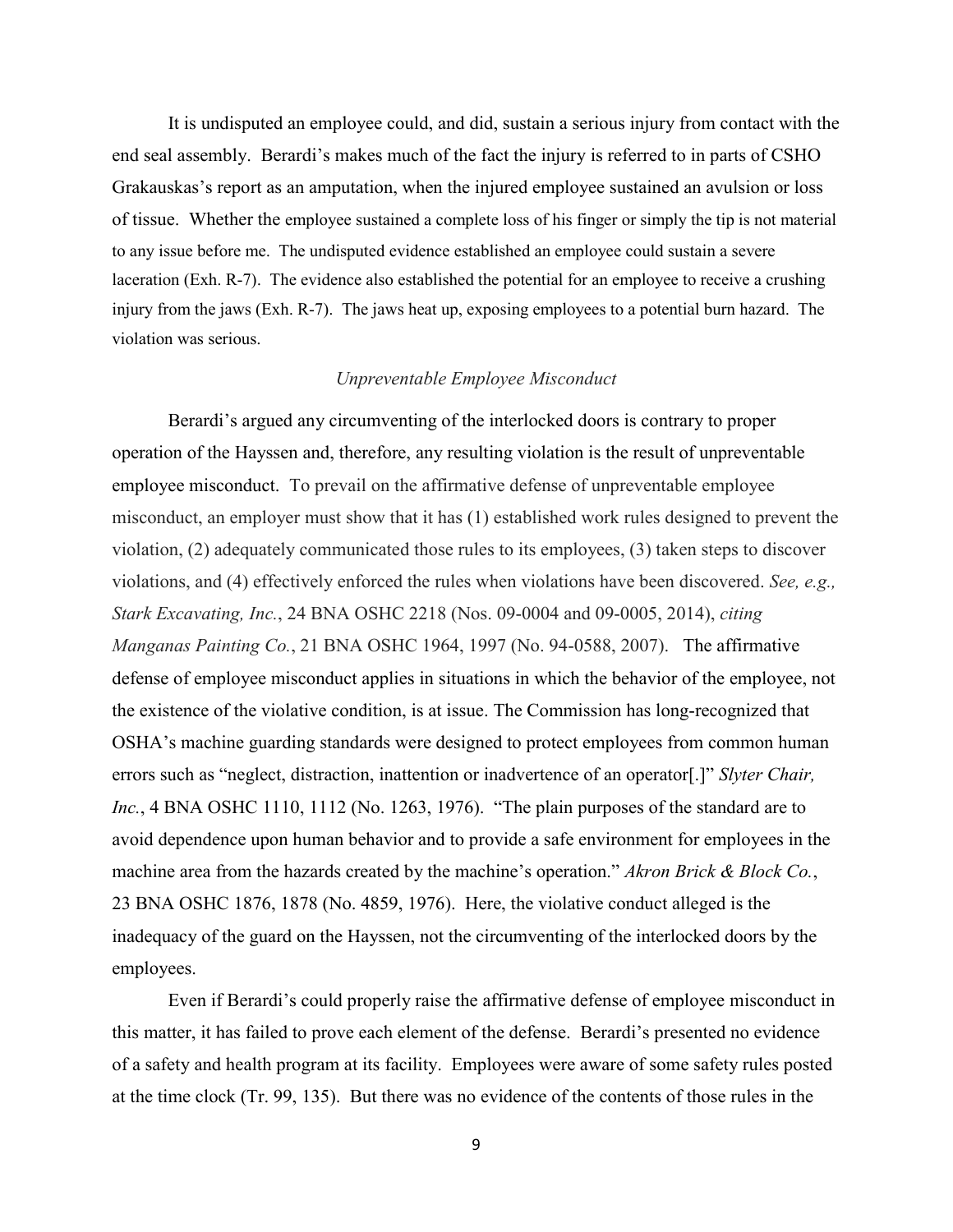record. Berardi's presented no evidence of a work rule specifically prohibiting the conduct of Allington and the injured employee that was communicated to employees. The Hayssen has warning signs affixed to all sides, but none specifically address the conduct at issue (Exh. R-1). Nor was there testimony that during his training of the injured employee Allington communicated such a prohibition. The operator's manual for the Hayssen contains a prohibition against "[r]eaching over, under, or through a guard, blocking it open, or tampering with a guard interlock" and states "Guard interlocks and fixed barrier guards are there to protect you. Do not alter them." (Exh. R-7). Although this might be a sufficiently specific rule, the injured employee testified he had not reviewed the operator's manual (Tr. 127). Berardi's presented scant evidence of a program to monitor or discipline employees. Allington testified he received an annual review, but he did not "pay attention to them" and could not "remember what it looks like." (Tr. 105-06). Leneghan testified the company has a disciplinary policy, but admitted the injured employee was never disciplined for his conduct. His testimony suggesting changing the duties of the injured employee after the accident was discipline strained credulity. Berardi's failed to establish the violation was the result of unpreventable employee misconduct.

## **PENALTY DETERMINATION**

The Secretary proposed a penalty of \$4988.00 in this case. The Commission, in assessing an appropriate penalty, must give due consideration to the gravity of the violation and to the size, history and good faith of the employer. *See* § 17(j) of the Act. The Commission is the final arbiter of penalties. *Hern Iron Works, Inc.*, 16 BNA OSHC 1619, 1622, (No. 88-1962, 1994), *aff'd*, 937 F.2d 612 (9th Cir. 1991) (table); *see Valdak Corp.*, 17 BNA OSHC 1135, 1138 (No. 93-0239, 1995) ("The [OSH] Act places limits for penalty amounts but places no restrictions on the Commission's authority to raise or lower penalties within those limits."), *aff'd*, 73 F.3d 1466 (8th Cir. 1996). In assessing a penalty, the Commission gives due consideration to all of the statutory factors with the gravity of the violation being the most significant. OSH Act § 17(j), 29 U.S.C. § 666(j); *Capform Inc.*, 19 BNA OSHC 1374, 1378 (No. 99-0322, 2001), *aff'd*, 34 F. App'x 152 (5th Cir. 2002) (unpublished). "Gravity is a principal factor in a penalty determination and is based on the number of employees exposed, duration of exposure, likelihood of injury, and precautions taken against injury." *Siemens Energy and Automation, Inc.,* 20 BNA OSHC 2196, 2201 (No. 00-1052, 2005).